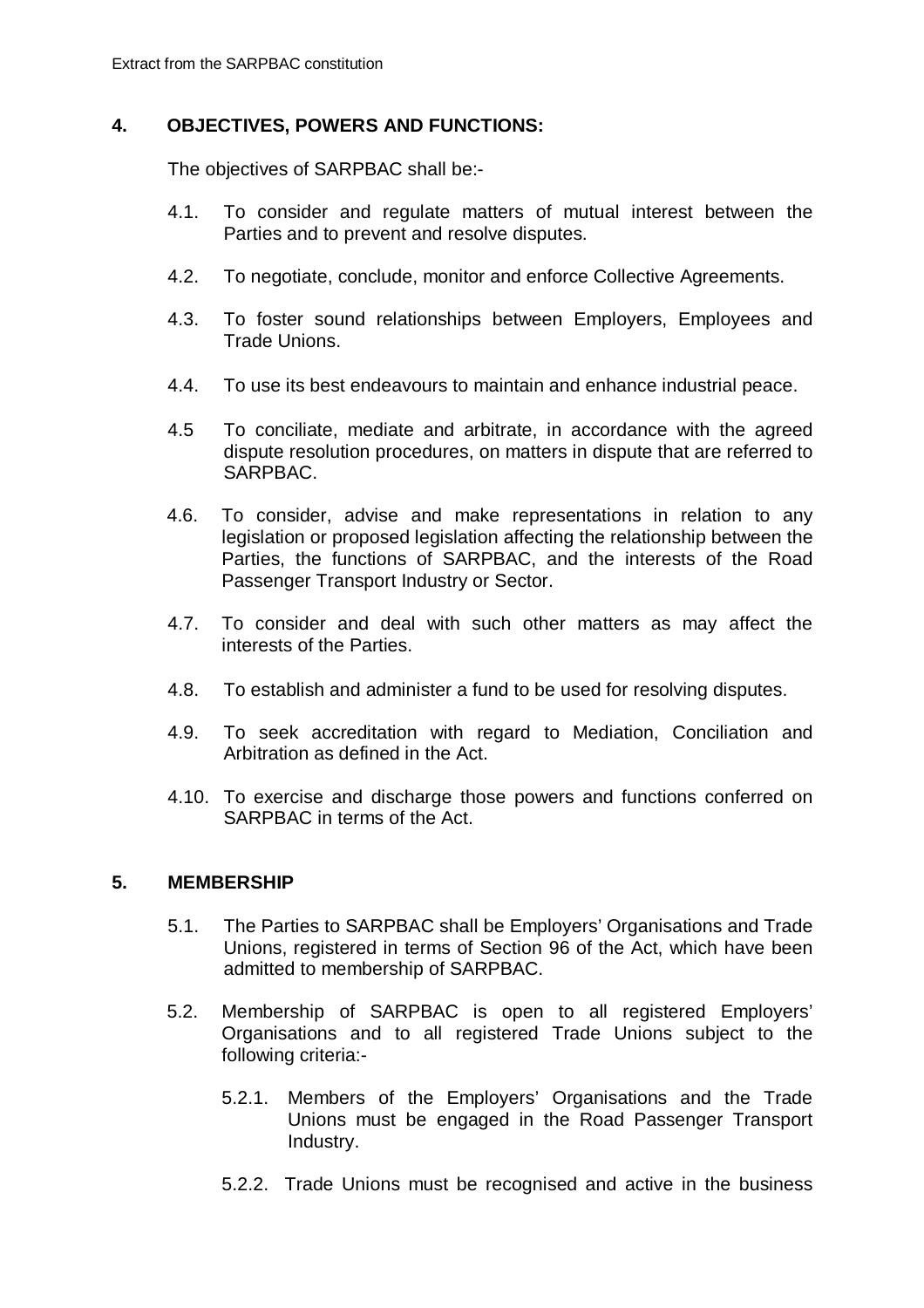operations of one or more Employers that are members of an Employers' Organisation which is a Party to SARPBAC.

- 5.2.3 Members must comply with the applicable criteria stipulated in Clause 6.2 below.
- 5.3. The Council will ensure that small and Medium Enterprises are represented in the Council through the Employer's Organizations.
- 5.4 SARPBAC shall submit annually, by January of each year, the LRA 3.20 B Form to the Registrar of Labour Relations.

## **6. ADMISSION OF PARTIES TO SARPBAC**

- 6.1. Any Employers' Organisation or Trade Union complying with Section 56 of the Act, and with the provisions of Clause 5 and 6.2 of this Constitution, may be admitted to membership of SARPBAC, subject to the unanimous consent of all existing Parties.
- 6.2. Any Employers' Organisation or Trade Union applying for admission shall comply with the following criteria:-
	- 6.2.1. An Employers' Organisation must represent two or more Employers who collectively employ not less than 5 000 Eligible Employees.
	- 6.2.2. A Trade Union shall have not less than 1 000 registered and fully paid up members, who are Eligible Employees.
	- 6.2.3 Confirmation of the thresholds referred to in terms of Clauses 6.2.1 and 6.2.2 above shall take the form of a certificate issued by an auditor, registered to practice as a public accountant and auditor.
	- .6.2.4. An Employers' Organisation or Trade Union seeking membership of SARPBAC, shall provide SARPBAC with copies of its Constitution approved by, and its registration certificate issued by, the Registrar of Labour Relations.
- 6.3. SARPBAC must decide, at the first Central Committee meeting following receipt of an application for membership referred to above, whether to grant or refuse the application.
- 6.4. SARPBAC must advise the applicant, in writing, within 30 Days of the date of making the decision referred to in Clause 6.3 above, of such decision.
- 6.5. Once admitted, the new Party's representivity on the Central Committee, and within SARPBAC structures must be determined by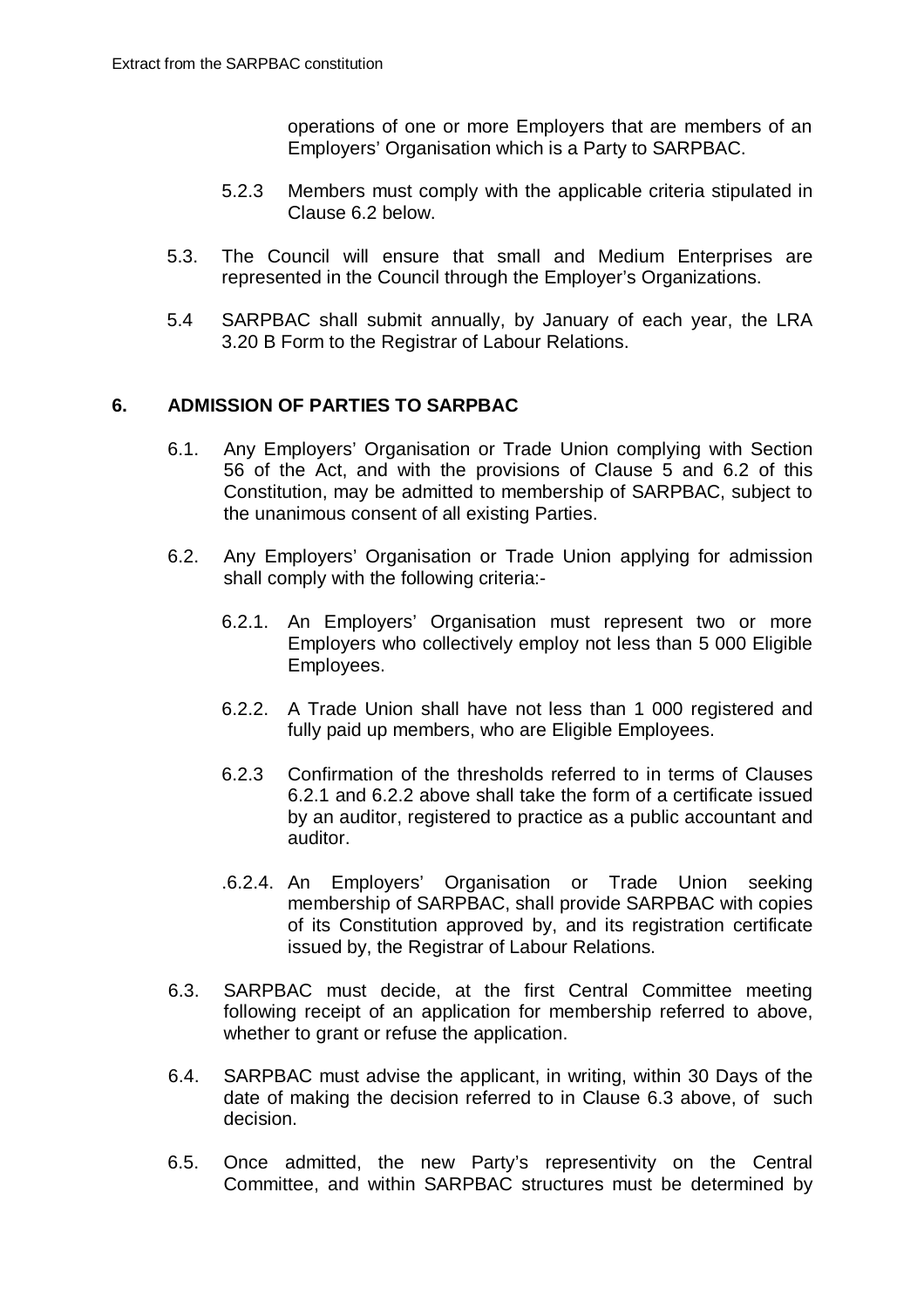the Central Committee, subject to the following:-

- 6.5.1. In the case of a new Employers' Organisation, the Central Committee shall allocate at least one seat to such Employers' Organisation, and allocate such additional seats as may be required to accord with the Proportional Representivity of such Employers' Organisation.
- 6.5.2. In the case of a new Trade Union Party, the Central Committee shall allocate at least one seat, and shall allocate such additional seats as may be required to accord with the Proportional Representivity of such Trade Union.
- 6.6 Any Party may withdraw from SARPBAC by giving six calendar months notice, in writing, to the General Secretary. Withdrawall notice would have to be on the the Organisation's official letterhead and signed by a designated Official.

# **7. CENTRAL COMMITTEE**

The Central Committee shall comprise ten (10) Representatives nominated by the Employers' Organisation and ten (10) Representatives nominated by the Trade Unions that are party to SARPBAC.

# **8. APPOINTMENT OF REPRESENTATIVES:**

- 8.1. The nomination of Representatives to the Central Committee shall remain domestic to the Employers' Organisation and Trade Union Parties to SARPBAC, provided that the number of Representatives of individual Employers' Organisation or Trade Union Party shall be determined with reference to the Proportional Representivity of such Employers' Organisation or Trade Union Parties. The proportional representivity of both Employers' Organisation and Trade Union Parties shall be reviewed by the Central Committee in October of each year, based on the verified size, in terms of Eligible Employees, of the respective Employers' Associations and Trade Unions.
- 8.2. SARPBAC may, by unanimous vote, increase or otherwise vary the total number of Representatives on condition that the total number of Representatives of Employers' Organisations and Trade Unions on the Central Committee shall at all times be equal.
- 8.3. Each Party may appoint Alternates, equal in number to the number of its Representatives on the Central Committee, in the same manner and subject to the same conditions as such Representatives, with the changes required by the context.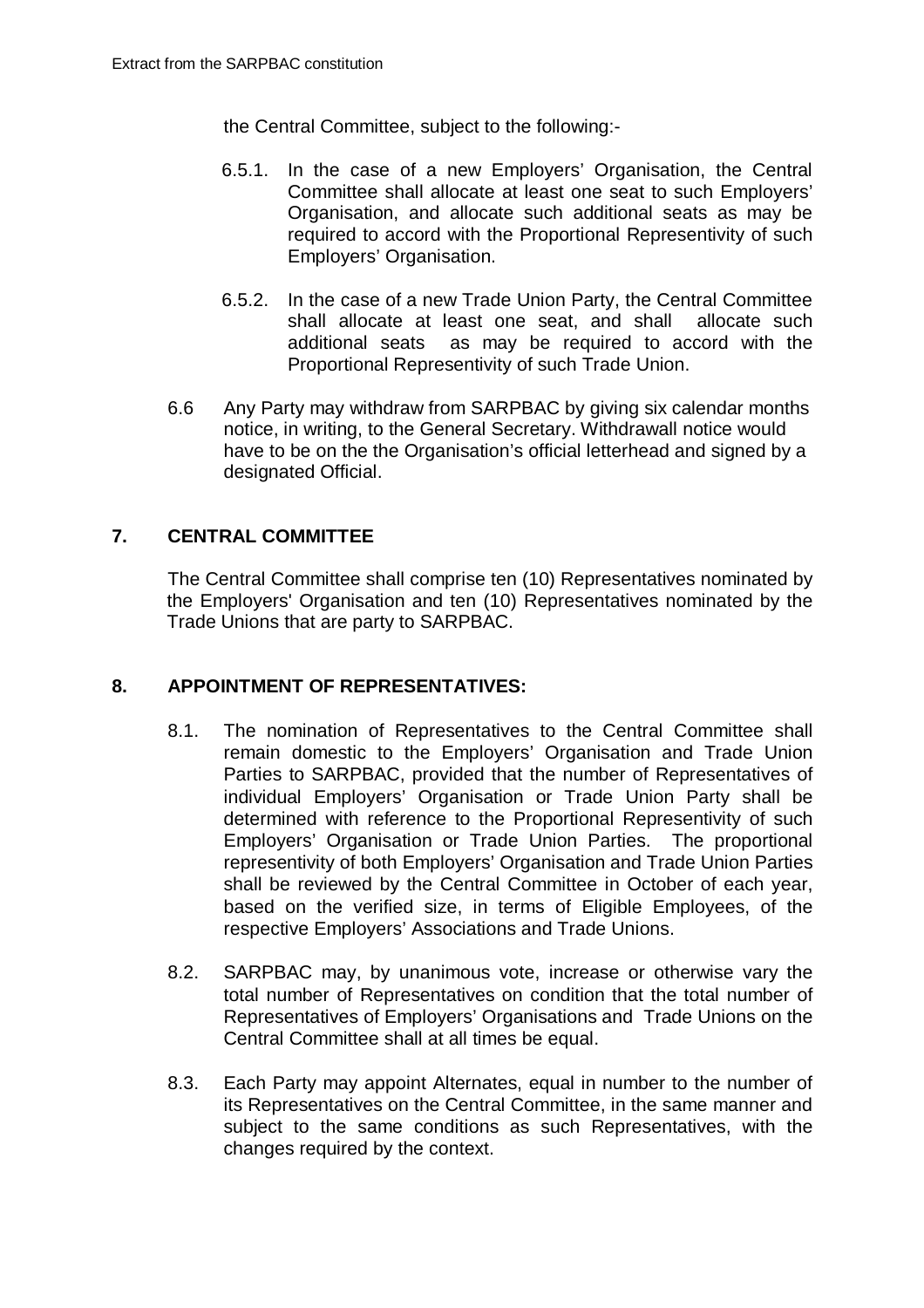- 8.4. An Alternate so appointed may, in the absence of the Representative, attend meetings of the Central Committee, participate in deliberations, vote if necessary and act in the place of a Representative of a Party.
- 8.5. The appointment of Representatives and Alternates shall be in accordance with the constitution of the respective Parties.
- 8.6. Parties shall notify the General Secretary of the names of their respective Representatives in November of each year and such Representatives shall hold office for a period of twelve (12) months commencing in January of the following year.
- 8.7. Representatives of the respective Parties shall, subject to the Constitutions of the respective Parties, be eligible for re-election.
- 8.8. Notwithstanding anything to the contrary contained in this Constitution and the provisions of Clauses 8.6 and 8.7 above:
	- 8.8.1. A Party may withdraw any of its Representatives, or Alternates, after having given at least 14 Days' notice, in writing, to the General Secretary of SARPBAC.
	- 8.8.2. A Representative, or Alternate, shall be entitled to resign upon giving at least 14 Days' notice, in writing, to the General Secretary of SARPBAC.
	- 8.8.3 A Representative who without good cause, is absent from three (3) consecutive meetings of the Central Committee, is disqualified from continuing in that office.
	- 8.8.4. A Representative, including the Chairperson and Vice-Chairperson, who, following upon an enquiry conducted by a panel appointed by SARPBAC for this purpose, is found guilty of misconduct or conduct warranting removal from the position of a Representative on the Central Committee, shall be disqualified from holding such office.
- 8.9. If a seat on the Central Committee becomes vacant through the withdrawal, disqualification, resignation or death of a Representative, the vacancy shall be filled by the Party who appointed such Representative.

The person so appointed shall act for the unexpired portion of the predecessor's term of office.

8.10. Save as provided for in clause 10.11, observers shall not attend meetings of the Central Committee.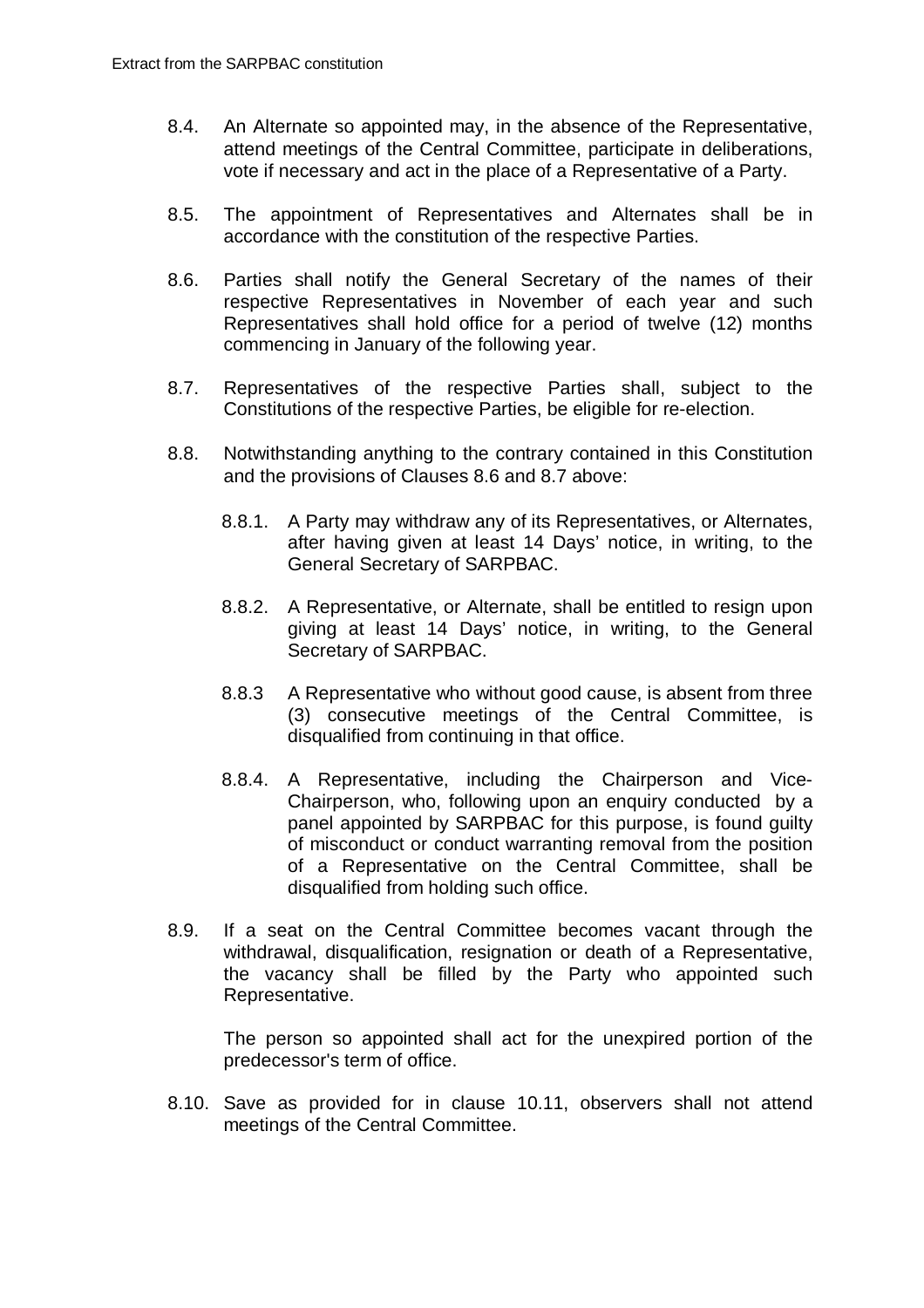### **9. ROLE AND FUNCTION OF THE CENTRAL COMMITTEE**

The Central Committee is charged with administering SARPBAC's Constitution, the setting up of Sub-Committees, the appointment of staff , matters of policy, the establishment and maintenance of a dispute resolution process as provided for in Section 28(1)(d) read with Section 51 the Act, and any other function as detailed in this Constitution.

### **10. MEETINGS OF THE CENTRAL COMMITTEE**

- 10.1. The Central Committee shall meet at least once per quarter at such place, date and time as may be determined by the Chairperson or by agreement of the Parties.
- 10.2. Additional meetings may be called at the request of any Party.
	- 10.2.1. Requests must be submitted, in writing, to the General Secretary at least twenty-one (21) Days prior to the proposed meeting.
	- 10.2.2. The subject matter of the meeting or, alternatively, a proposed agenda for the meeting must be communicated, in writing, to the General Secretary together with the written request for the meeting.
	- 10.2.3 The General Secretary shall, in writing, inform all other Parties of any request for an additional meeting of the Central Committee within two (2) working days of receipt of the request for such meeting and, at the same time, provide Parties with a proposed agenda and/or the subject matter of the meeting. Should the Parties agree that sufficiently good reason exists for the calling an additional meeting, the Chairperson of the Central Committee shall convene such meeting within twentyone (21) Days of the request or such meeting.
- 10.3. A special meeting of the Central Committee may be convened should the Chairperson and Vice- Chairperson, having firstly consulted with each other, agree on the need for and timing of such a meeting. The General Secretary shall, in writing, advise Parties of the special meeting and set out the subject matter, and/or proposed agenda, of the special meeting.
- 10.4. A quorum for meetings of the Central Committee shall be sixty (60) percent of the Employers' Organisation Representatives and sixty (60) percent of Trade Union Representatives on the Central Committee.
	- 10.4.1. For the purposes of determining whether a quorum is present, Alternates of Representatives who are absent, shall be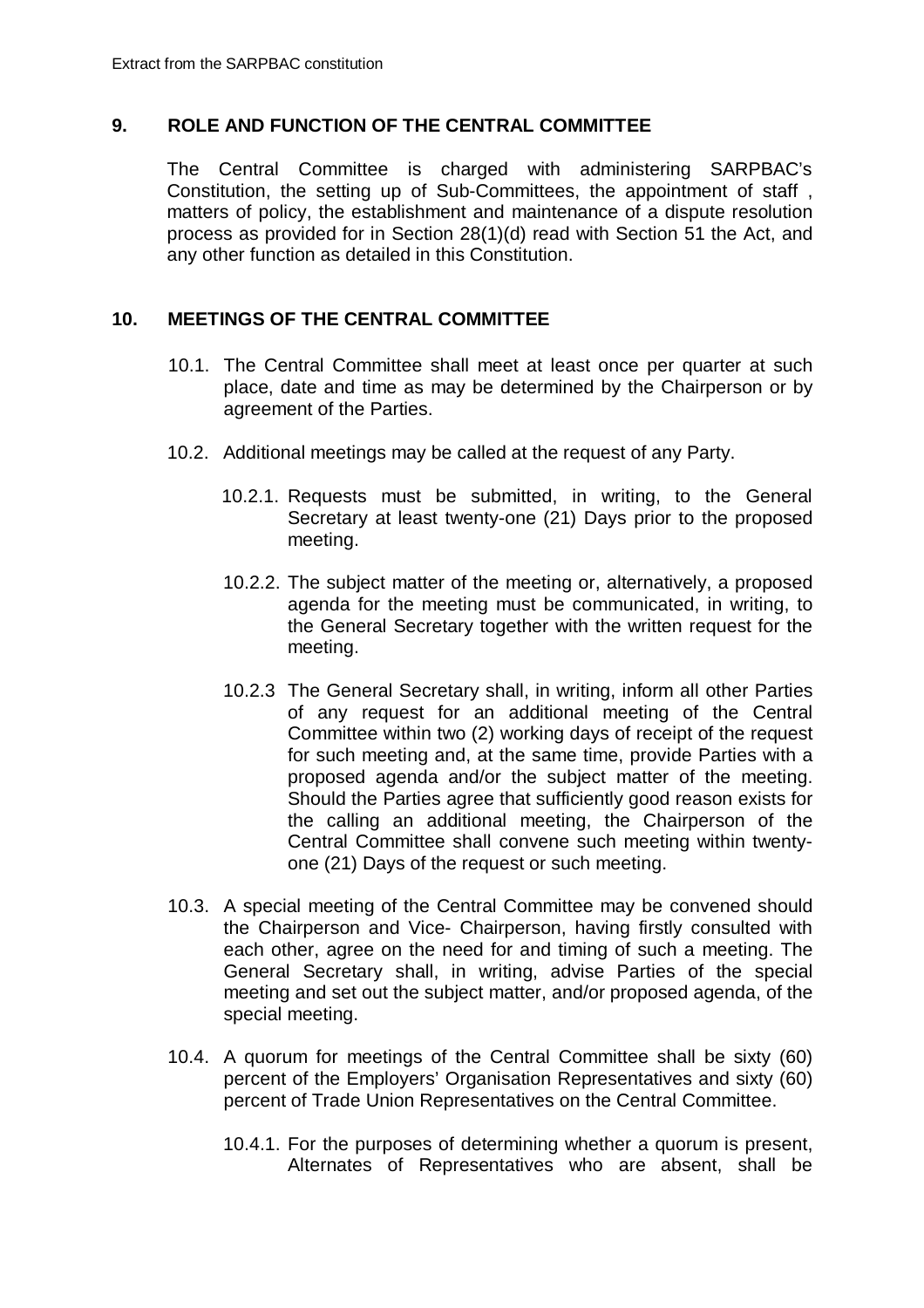regarded as Representatives.

- 10.4.2. If within thirty (30) minutes of the time fixed for any meeting a quorum is not present, the meeting shall decide on what additional time, if any, shall be allowed for the establishment of a quorum.
- 10.4.3. If after such additional time a quorum is still not present, the meeting shall stand adjourned to a date and time agreed by the Parties.
- 10.4.4. The General Secretary shall advise all Representatives of the date, time and place of such subsequent meeting.
- 10.4.5. A quorum at any such subsequent meeting shall be twenty (20) percent of the Employers' Organisation Representatives and twenty (20) percent of Trade Union Representatives on the Central Committee.
- 10.5. If any Representative is absent from any meeting and an Alternate is not in attendance, then the number of votes of the Representatives of the Employers' Organisation, or of the Trade Unions, as the case may be, shall be reduced to the extent necessary to maintain an equality of voting between the respective Parties to the Central Committee.
- 10.6. No decisions taken either at a Central Committee or at National Bargaining Forum level shall be invalidated by the absence of any Representative who has been properly notified.
- 10.7. After any meeting of the Central Committee the minutes of the meeting shall be circulated to all Representatives within the timeframe determined by the Central Committee. At the next meeting of the Central Committee these minutes will be confirmed by the meeting and signed by the Chairperson.
- 10.8. If the Chairperson so decides, a motion shall be submitted in writing, and shall be read out by him.
	- 10.8.1. No motion shall be considered unless seconded.
	- 10.8.2. Except where otherwise provided for in this Constitution, or decided by the Central Committee, all matters forming the subject matter of motions shall be decided by secret ballot with the votes of the majority being carried.
	- 10.8.3. Both the Chairperson and the Vice-Chairperson shall have full voting rights but no casting vote.
- 10.9. Any Sub-Committee of the Central Committee shall conduct its meetings in accordance with the procedures set out in this Constitution.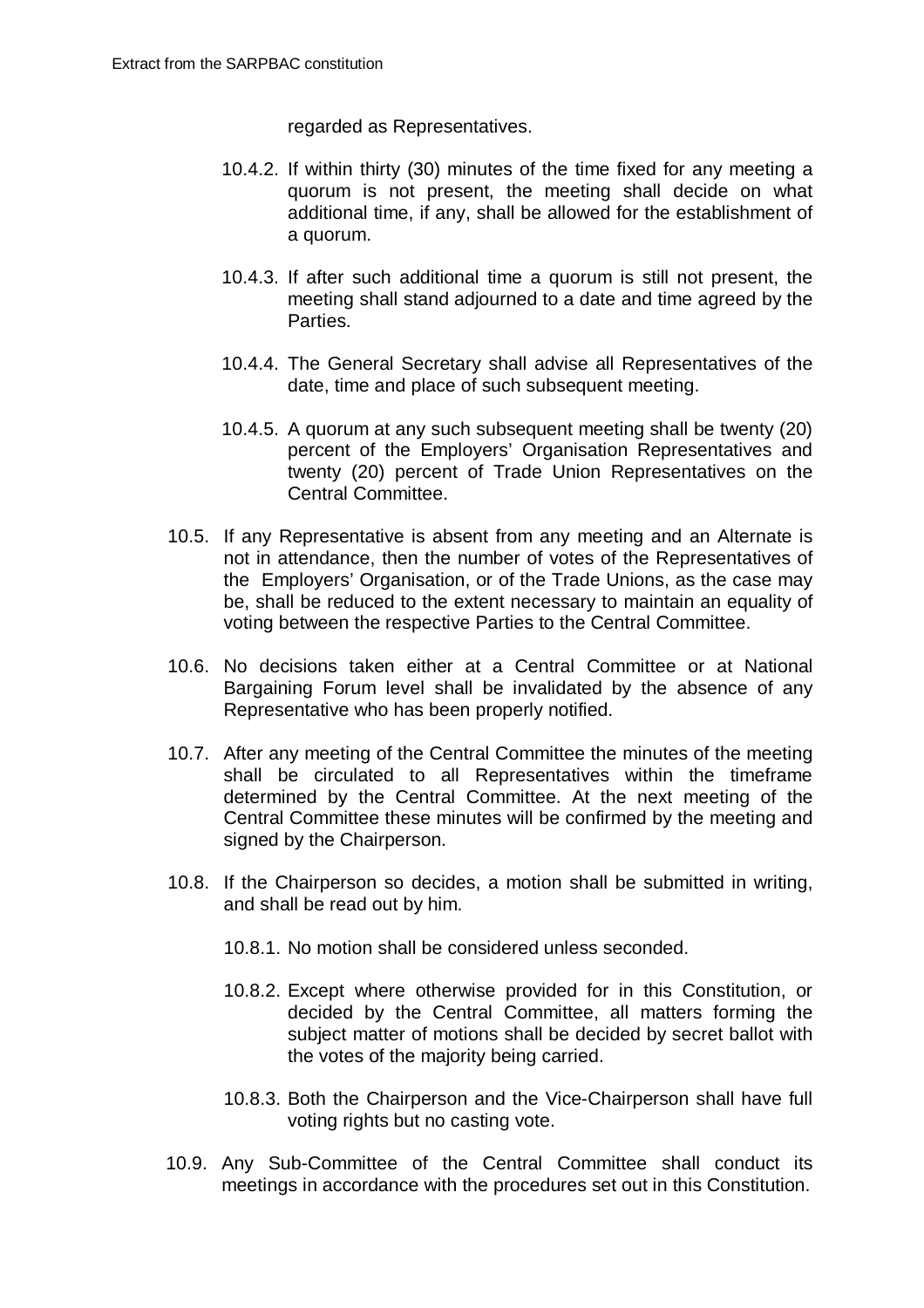- 10.10.A representative of the Department of Labour may be invited to attend any meeting of the Central Committee as an observer.
- 10.11.The Central Committee may, by agreement, meet at such times, places and dates as may be determined by the Parties to negotiate and conclude Collective Agreements provided such agreements do not regulate Substantive Conditions of employment.

#### **11. ELECTION AND DUTIES OF THE CHAIRPERSON AND VICE-CHAIRPERSON:**

- 11.1. The Central Committee shall, at its first meeting following the appointment of Representatives, appoint a person as an acting Chairperson to conduct proceedings for the election of a Chairperson and a Vice-Chairperson.
- 11.2. The acting Chairperson shall call for nominations for the position of Chairperson. Nominees, who have indicated their willingness to make themselves available, must be Representatives on the Central Committee and must be seconded. The General Secretary shall record and read out the names of those nominated.
- 11.3. If more than one Representative is nominated for the position of Chairperson, the acting Chairperson will call for a secret vote by ballot. The nominee who receives the highest number of votes shall be declared as Chairperson.
- 11.4. If two or more nominees receive an equal number of higher votes, then a further ballot will be called to elect a Chairperson from such nominees.
- 11.5. If after three secret ballots a clear result cannot be obtained, then the General Secretary shall write the names of such nominees remaining after the third ballot on separate pieces of paper which will be placed in a suitable container and the acting Chairperson shall draw one name from the container and this nominee shall be declared Chairperson.
- 11.6. Subsequent elections for Chairperson shall be conducted in the same manner, read with the changes required by the context, except that if the outgoing Chairperson was a Representative of an Employers' Organisation Party, the incoming Chairperson shall be a Representative of a Trade Union Party. An outgoing Chairperson may be nominated for election to the position of Vice Chairperson.
- 11.7. A like procedure shall be followed in the election of a Vice Chairperson; provided that if the Chairperson of the Central Committee is a Representative of an Employers' Organisation Party, then nominees for the position of Vice-Chairperson shall be restricted to Representatives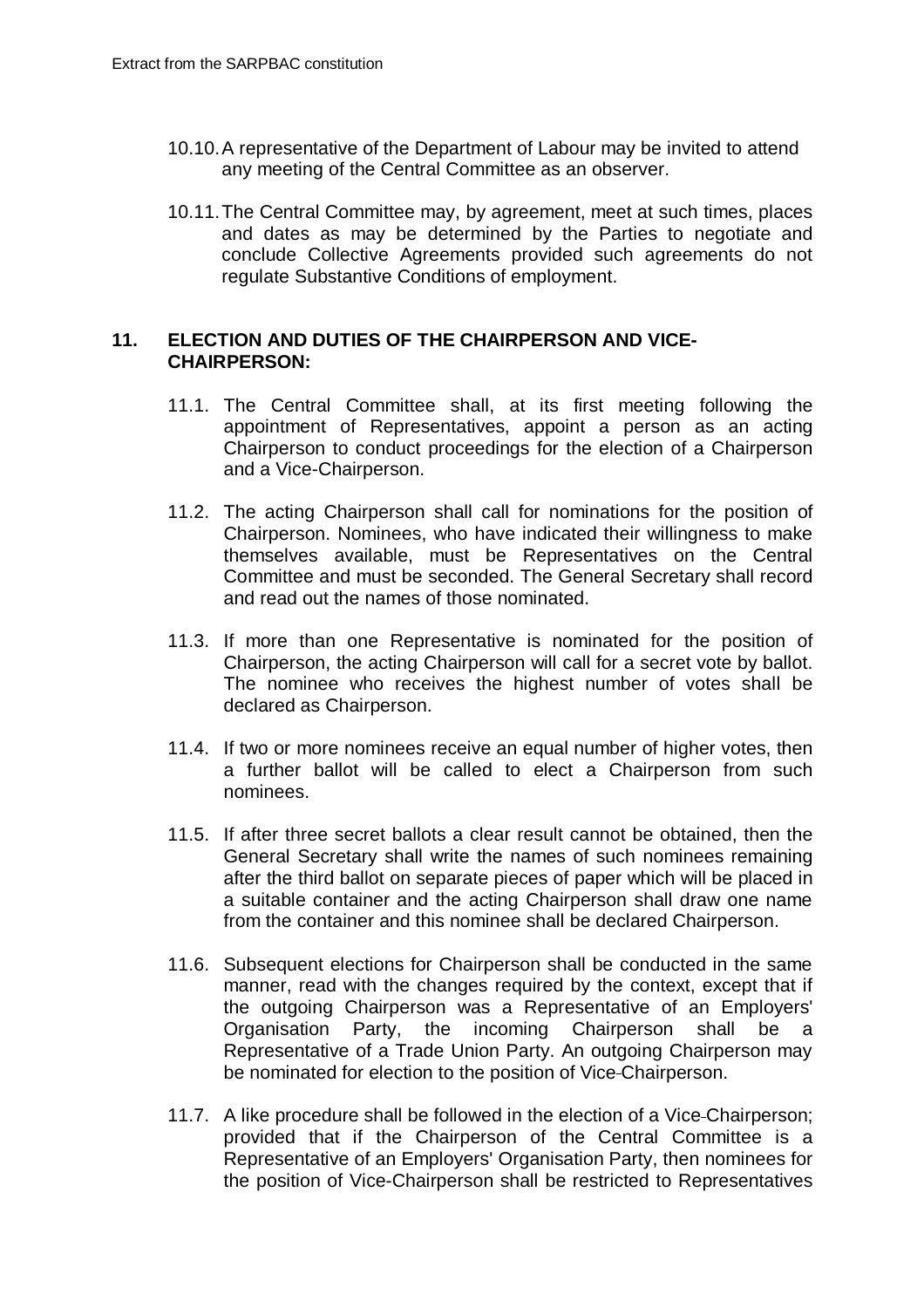of the Trade Union Parties and if the Chairperson is a Representative of the Trade Union Party, then the nominees for the position of Vice-Chairperson shall be restricted to Representatives of the Employers' Organisation Parties. An outgoing Vice-Chairperson may be nominated for election to the Chairperson position.

- 11.8. The Chairperson shall preside over and maintain order at all meetings of the Central Committee at which he is present, sign minutes of meetings after confirmation and perform such other duties as by usage and custom pertain to the office of Chairperson.
- 11.9. In the event of both the Chairperson and the Vice-Chairperson being unable to perform their duties for whatever reason, the Central Committee shall by a show of hands or motion duly seconded, elect an acting Chairperson from among those present who shall exercise the powers and perform the duties of the Chairperson.

## **12. SARPBAC SUB-COMMITTEES**

- 12.1. The Central Committee may establish Sub-Committees to perform any of its functions or to carry out special duties, including investigating and reporting to SARPBAC on any matter considered appropriate by the Central Committee.
- 12.2. Half of the members of any Sub-Committee so appointed must be nominated by the Employers' Organisation Representatives, and the other half by the Trade Union Representatives within the Central **Committee.**
- 12.3. Committee members must be:-
	- 12.3.1. Persons drawn from the ranks of the Employers or Eligible Employees within the registered scope of SARPBAC or,
	- 12.3.2. Office Bearers or Officials of the Parties to SARPBAC.
- 12.4. The Representatives on any Sub-Committee shall appoint from amongst themselves a Chairperson and Vice- Chairperson in the manner set out in clause 11 of this Constitution.
- 12.5. Should a seat on a Sub-Committee become vacant; it shall be filled by an appointment to be made by the Central Committee of SARPBAC. The individual so appointed to fill the vacancy on the Sub-Committee shall hold office for the unexpired portion of the period of office of his predecessor.
- 12.6. A Sub-Committee shall ordinarily meet as occasion arises and at such time and place as might, in the opinion of its Chairperson, be